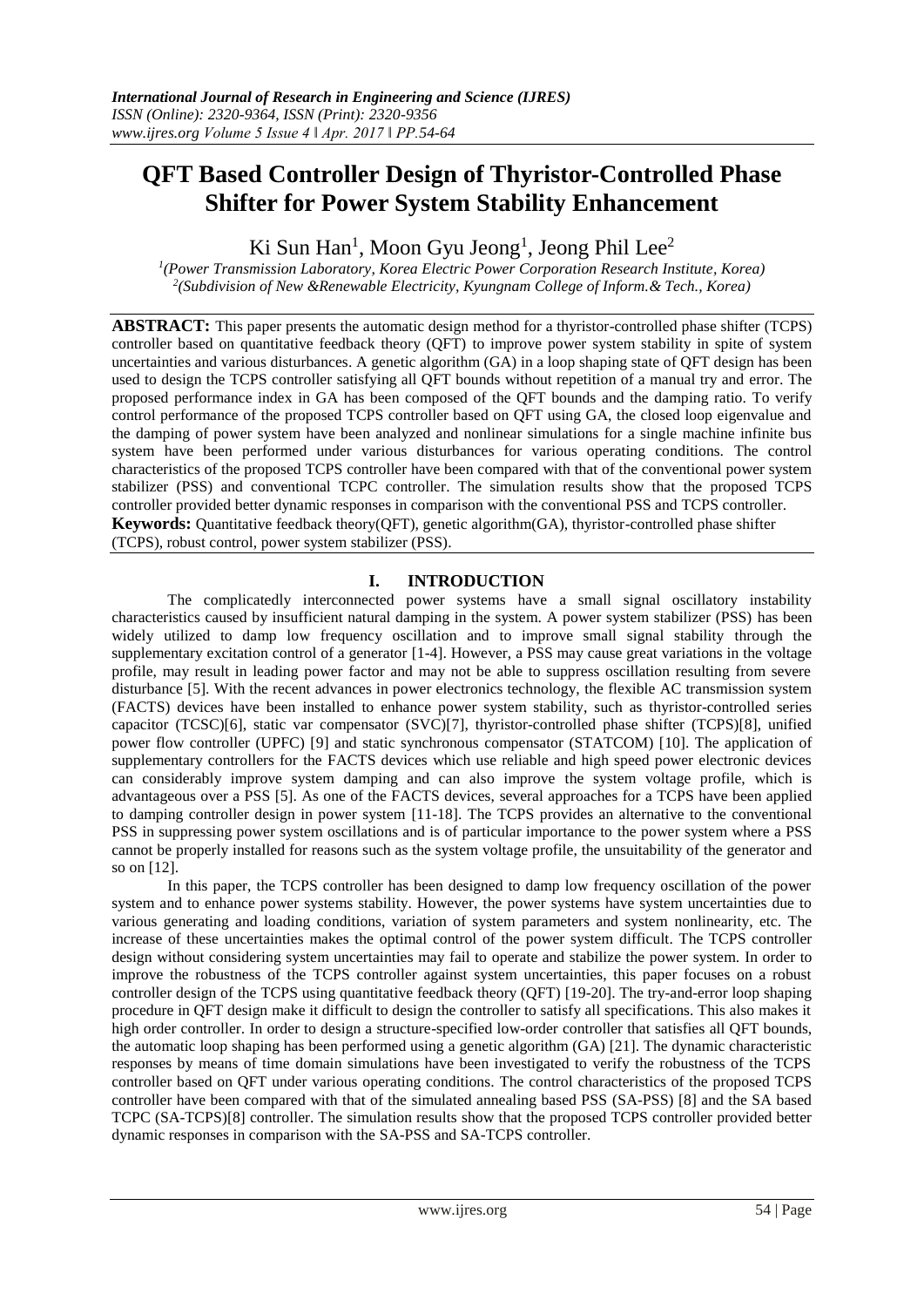## **II. POWER SYSTEM MODEL**

#### **2.1 Generator and exciter**

Fig. 1 shows the single machine infinite bus power system which has the TCPS and local load admittance Y in a generator bus, and transmission line impedance Z [8][15]. The generator with the IEEE Type-ST1 excitation system is modeled by four first-order nonlinear differential equations as following equations [3].

$$
\frac{d}{dt}\omega = P_m - P_e - D(\omega - 1)/M\tag{1}
$$

$$
\frac{d}{dt}\delta = \omega_b(\omega - 1) \tag{2}
$$

$$
\frac{d}{dt}E_q' = (E_{fd} - (x_d - x_d')i_d - E_q')T_{d0}'
$$
\n(3)

$$
\frac{d}{dt}E_{fd} = (K_A(V_{ref} - v_t + u_E) - E_{fd})/T_A
$$
\n<sup>(4)</sup>

where  $\omega$  is the rotor speed,  $\omega_b$  is the synchronous speed and  $\delta$  the rotor angle. M is inertia constant, D is damping coefficient,  $T_{do}$  is the open circuit field time constant and  $E_q$  is internal voltage.  $E_{fd}$  is the field voltage,  $v_t$  is terminal voltage and  $u_E$  is PSS control input.

The output electric power equation of generator is given by

$$
P_e = v_d i_d + v_q i_q \tag{5}
$$

where,

$$
v_t = (v_d^2 + v_q^2)^{1/2} \tag{6}
$$

$$
v_d = x_q i_q \tag{7}
$$

$$
v_q = E_q - x_d i_d \tag{8}
$$



**Fig. 1**. Single machine infinite bus system with a TCPS

#### **2.2 TCPS model**

Fig. 2 shows the configuration of a TCPS [11][13][15]. The basic function of a TCPS is to control transmission line power flow through the modulation of the phase angle difference between the two sides of the transmission line voltage. The voltage at the end bus of TCPS *v*' is phase shifted with respect to the input voltage  $v_t$  by angle  $\Phi$  as shown in Fig. 2[15].

The TCPS in Fig. 1 has a ratio of 1:1  $\angle$  -  $\Phi$ . The real power flow is obtained by

$$
P_e = \frac{E_q'v_b}{X}\sin(\delta - \Phi) \tag{9}
$$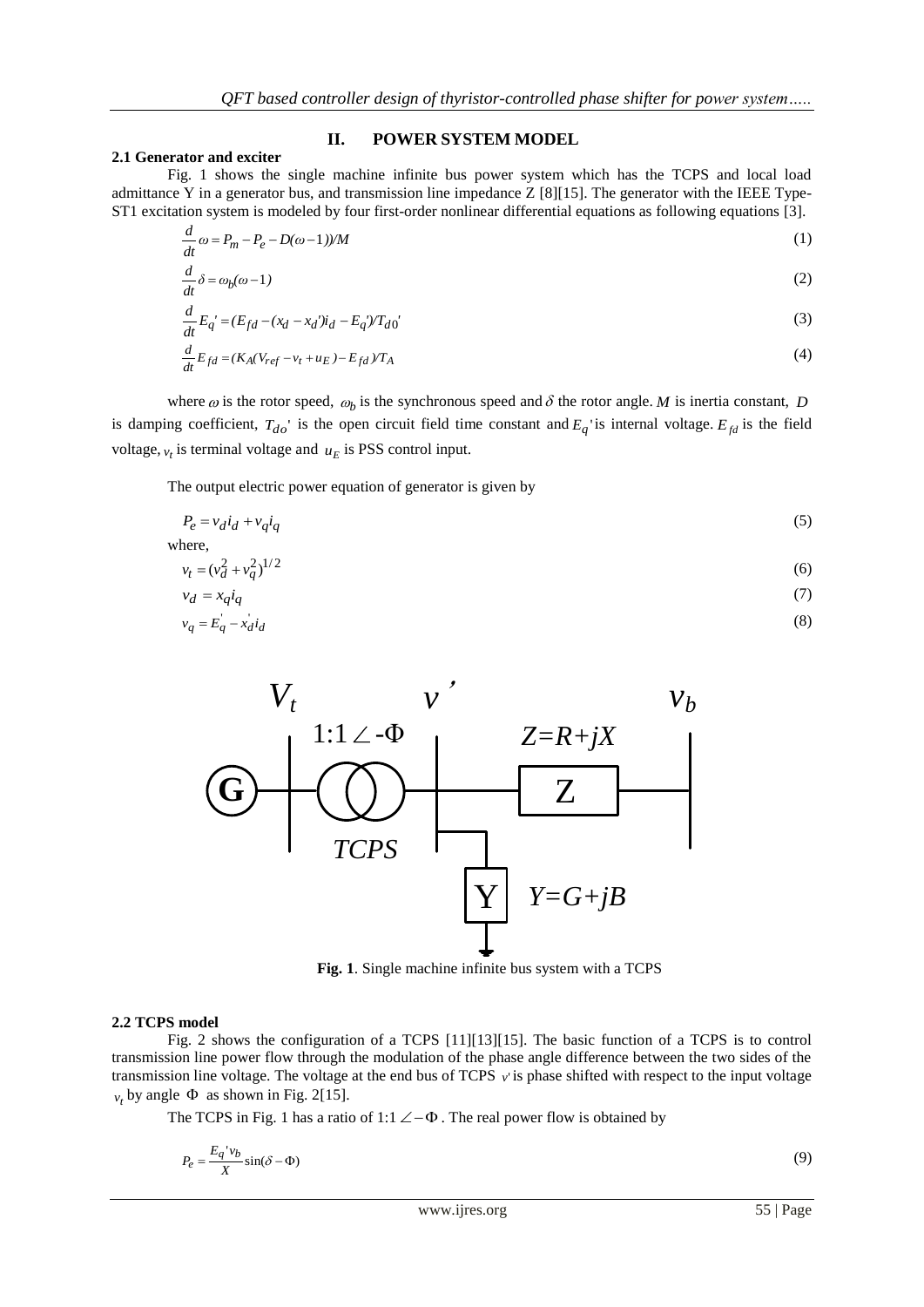where  $\Phi$  is phase shift angle of the TCPS. The TCPS can control the relative phase angle between the system voltage by adjusting the angle  $\Phi$ . The phase shift angle of the TCPS,  $\Phi$ , can be modeled by the first order transfer function and can be written as following equation [8][17].

$$
\frac{d}{dt}\Phi = (K_S(\Phi_{ref} - u_{TCPS}) - \Phi)/T_S
$$
\n(10)

where  $\Phi_{ref}$  is the reference angle, and  $T_S$  and  $K_S$  are the gain and time constant of the TCPS respectively.



**Fig. 2**.Configuration of TCPS

#### **2.3 Linearized model**

To design QFT based controller, the linearized model around a nominal operating point is needed. The detail procedure is in [8]. The linearized equation to nonlinear differential equations such as  $(1) \sim (4)$  and  $(10)$ including the generator, excitation system and TCPS can be expressed by

$$
\Delta \dot{x} = A\Delta x + B\Delta u \tag{11}
$$

where,

$$
A = \begin{bmatrix} 0 & \omega_b & 0 & 0 & 0 \\ -\frac{K_1}{M} & -\frac{D}{M} & -\frac{K_2}{M} & 0 & -\frac{K_p}{M} \\ -\frac{K_4}{T_{do}} & 0 & -\frac{K_3}{T_{do}} & \frac{1}{T_{do}} & -\frac{K_q}{T_{do}} \\ -\frac{K_5K_A}{T_A} & 0 & -\frac{K_6K_A}{T_A} & -\frac{1}{T_A} & -\frac{K_AK_v}{T_A} \\ 0 & 0 & 0 & 0 & -\frac{1}{T_A} \end{bmatrix}, \quad B = \begin{bmatrix} 0 \\ 0 \\ 0 \\ -\frac{K_S}{T_S} \end{bmatrix}
$$

 $\Delta x = [\Delta \delta, \Delta \omega, \Delta E_q], \Delta E_{fd}, \Delta \Phi]^T, \Delta u = [u_{TCPS}].$ 

 $\Delta x$  and  $\Delta u$  are the state and control vector respectively. A and B are constant matrices which depend on system parameters and the operating point. The parameters  $K_1 \sim K_6$ ,  $K_p$ ,  $K_q$  and  $K_v$  are computed in operating condition.

The block diagram of the linearized power system is shown in Fig. 3 [8][17].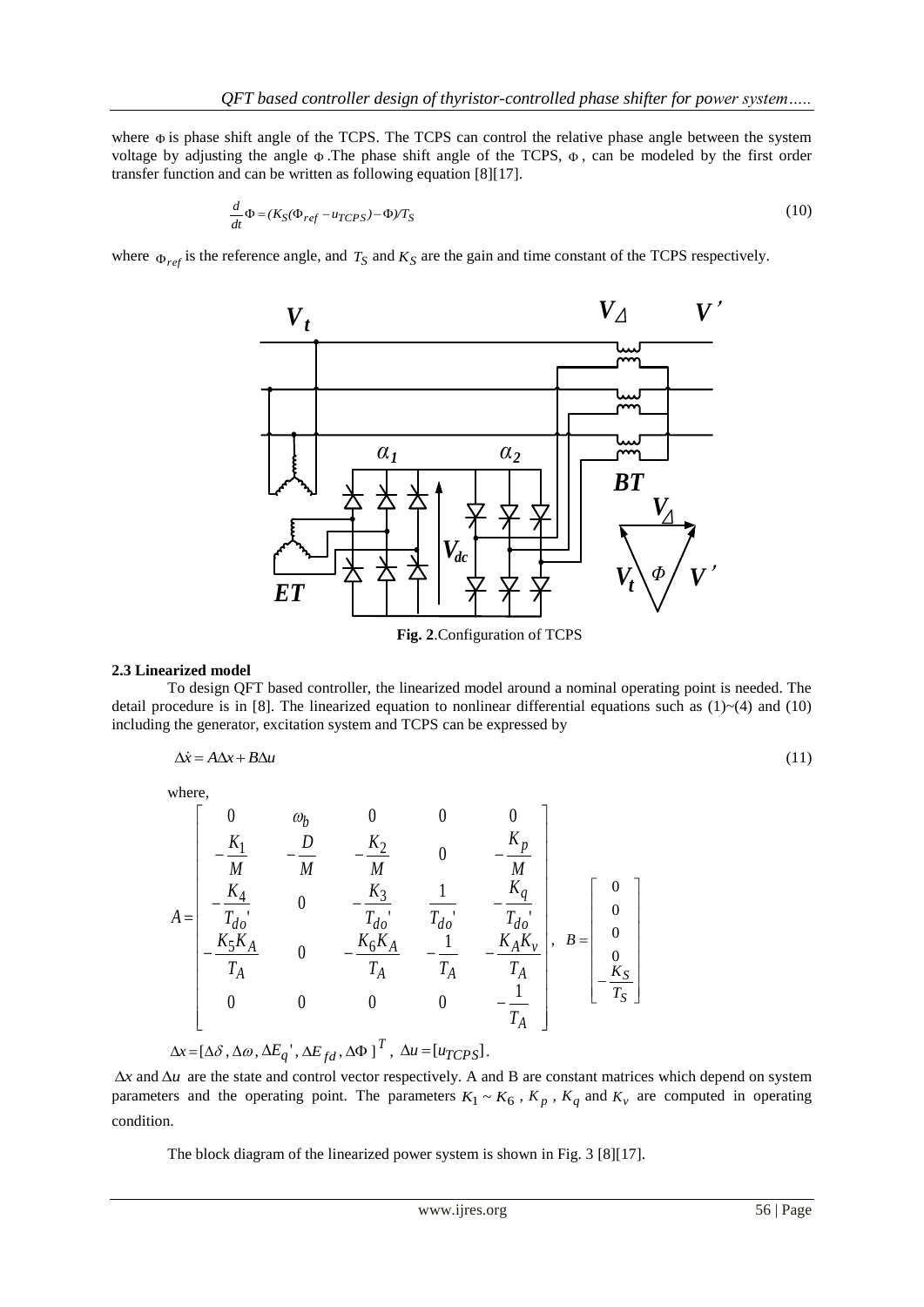

**Fig. 3**.Block diagram of the linearized power system model

# **III. DESIGN OF TCPS CONTROLLER BASED ON QFT USING GA**

## **3.1 QFT overview [19]**

The basic procedure of a conventional QFT design is as follow. First step for a QFT design is to convert the target performance specifications of the closed loop system and the system uncertainty into QFT bounds. Then the controller  $K_{TCPS}(s)$  is designed by using the gain-phase loop shaping technique until the nominal open loop transfer function  $L_o(s) = G_o(S)K_{TCPS}(s)$  satisfied the QFT bounds at all selected frequency as shown in Fig. 4. However the loop shaping method is usually performed manually. The procedure is a trial and error method which inserts or manipulates gain, poles and zeros in the nominal open loop transfer function of system.



**Fig. 4.** QFT bounds and  $L_0(s)$ 

#### **3.2 Procedure of TCPS controller design based on QFT using GA**

To design the TCPS controller based on QFT, the parameter uncertainty must be selected. Then we can get the transfer function for the uncertain plant sets  $G(S) \in G$ . The ranges of the active power and reactive power in this paper are chosen as follows.

$$
0.7 \le P_e \le 1.3\,,\ -0.2 \le Q_e \le 0.2
$$

(12)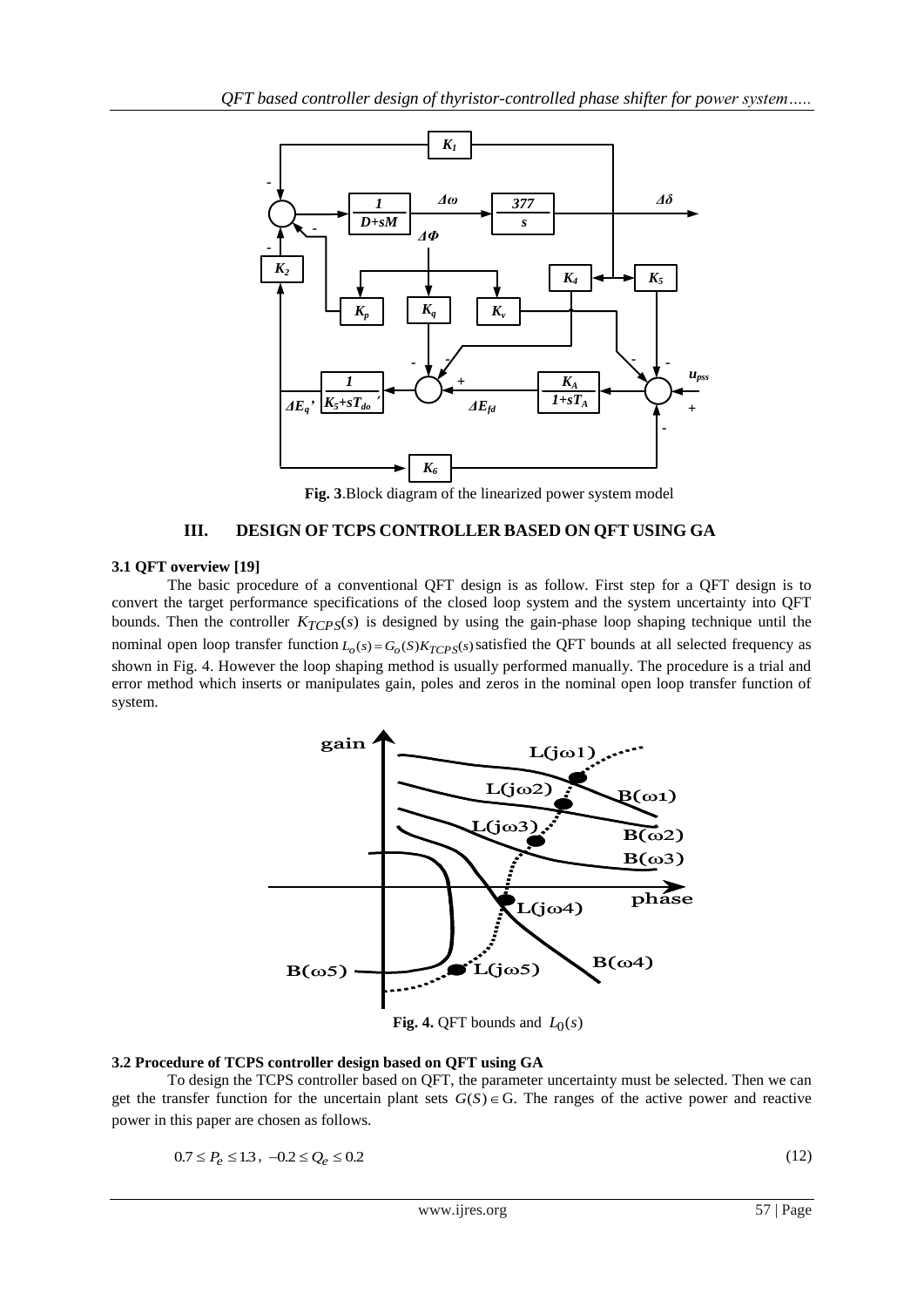After selecting the uncertain plant sets, the frequency points are selected as follows.

$$
\omega_i = [0.1, 1, 2, 3, 4, 5, 6, 7, 8, 10, 50, 100] \text{ rad/sec}
$$
\n
$$
(13)
$$

The plant templates of the uncertain plant sets  $G(j\omega_i)$  are calculated at the selected all frequency points  $\omega_i$ . And an arbitrary stable transfer function in the plant sets is chosen as the nominal plant  $G_o(s)$ . And after selecting the robust stability and disturbance attenuation specifications, QFT bounds are calculated at all frequency points  $\omega_i$ . The robust stability and disturbance attenuation specifications are defined as follows

$$
\frac{L_0(j\omega)}{1 + L_0(j\omega)} \le 1.4\tag{14}
$$

$$
\frac{G(j\omega)}{1+L_0(j\omega)} \le 0.011\tag{15}
$$

As the last stage for the TCPS controller design based on QFT, the loop shaping must be accomplished until QFT bounds at all frequency are satisfied and the closed-loop nominal system is stable. However, the manual loop shaping procedure is very difficult and takes long time. Therefore, the loop shaping procedure will be replaced by GA. To do this, the structure of the controller  $K_{TCPS}(s)$  has been specified as shown in Fig. 5.



**Fig. 5.** A Block diagram for selecting the TCPS controller parameters using GA

The optimized parameters using GA are  $K_{TCPS}$ ,  $T_w$ ,  $T_{TCPS1}$ ,  $T_{TCPS2}$ ,  $T_{TCPS3}$  and  $T_{TCPS4}$  as shown in Fig. 5. In order to optimize these 6 parameters using GA, the objective function has been chosen as follows.

$$
min \, OJ = \alpha \int_{J_{damp}} + \sum_{i=1}^{h} \beta_i J_{bound\_i} \tag{16}
$$

where,  $\alpha$  and  $\beta_i$  (*i* = 1,2,3,...*h*) are the weighting values.  $J_{damp}$  is the damping ratio for the dominant oscillation mode and  $J_{bound_i}$  is defined as the bound index which checks QFT bound satisfaction at  $\omega_i$ . Assuming that the eigenvalue corresponding to the dominant oscillation mode for the closed loop system is  $\lambda = \xi + j\omega$ , the damping ratio  $J_{damp}$  is given by,

$$
J_{damp} = \frac{-\xi}{\sqrt{\xi^2 + \omega^2}}\tag{17}
$$

The bound index  $J_{bound_i}$  is 0 if QFT bound at  $\omega_i$  is satisfied, but 1 otherwise. The goal of this study is to minimize the objective function given by (16). If the eigenvalue of the closed loop system has the positive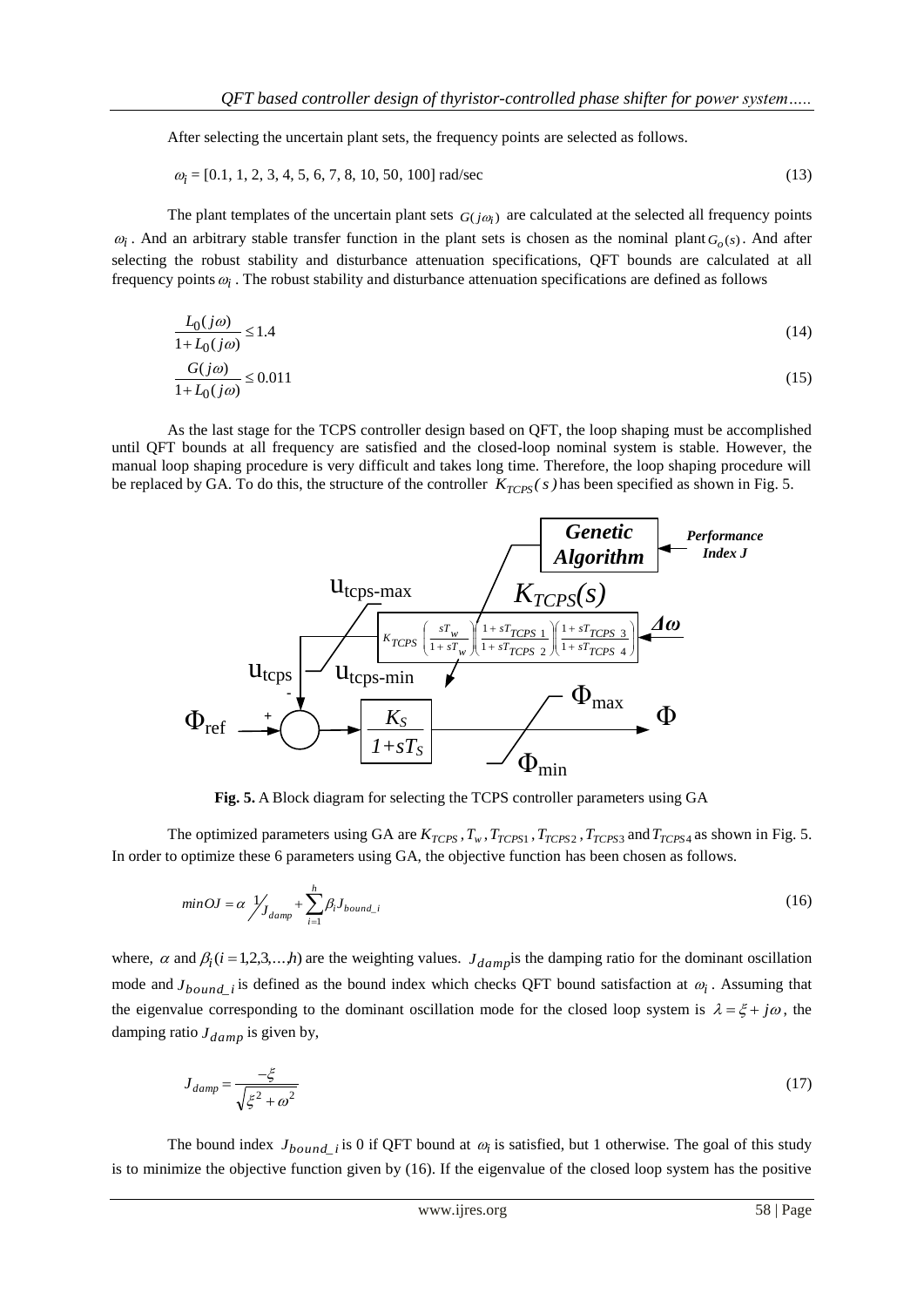value, the system is unstable. Therefore the very large value is assigned to the performance index (18) by force. The fitness function for evaluating the each string in GA is the proposed performance index *J* .The performance index  $J$  used to select parameters of TCPS controller using the GA is defined as

$$
Performance Index J = \frac{1}{\alpha \frac{1}{\frac{1}{J_{damp}} + \sum_{i=1}^{h} \beta_i J_{bound\_i}}}
$$
\n(18)

#### **IV. SIMULATION RESULTS**

To select the parameters of the TCPS controller based on QFT as shown in Fig. 5, the real variable GA using the tournament selection method, the arithmetic crossover and the uniform mutation are used. The genetic algorithm optimization toolbox (GAOT) [21] has been used to optimize the parameters of the TCPS controller. The population size of the GA is 200 and the generation number is 200. The parameters of the designed TCPS controller based on QFT using GA are  $K_{TCPS} = 36.6552$ ,  $T_w = 99.7840$ ,  $T_{TCPS} = 132.9217$ ,  $T_{TCPS2} = 71.3789$ , *TTCPS*<sup>3</sup> = 34.4548 and *TTCPS*<sup>4</sup> = 19.9338.

Fig. 6 shows the loop shaping result using GA for the nominal open loop transfer function  $L_0(s) = G_0(s)K_{TCPS}(s)$  according to  $\omega_i$ . It is confirmed that the nominal open loop transfer function  $L_o(s)$  satisfied all QFT bounds at all selected frequency as shown in Fig. 4.



**Fig. 6.**QFT bounds and loop shaping result using GA

To verify the robust performance of the designed TCPS controller based on QFT using GA, the nonlinear simulations in time domain have been performed under the 3operating conditions of the power system. The proposed TCPS controller have been compared to those of the conventional simulated annealing based PSS  $(SA-PSS)[8]$  and the simulated annealing based TCPS  $(SA-TCPS)$  [8]. The normal load condition is  $P_e = 1$  (p.u.) and  $Q_e = 0.015$  (p.u.), the leading PF load condition is  $P_e = 0.7$  (p.u.) and  $Q_e = -0.2$  (p.u.), and the heavy load condition is  $P_e = 1.1$  [p.u.] and  $Q_e = 0.4$  [p.u.]. The simulation constraints are  $|\Phi| \le 10^\circ$ ,  $|u_{pss}| \le 0.2$  (p.u.) and  $|E_{fd}|$  $\leq$ 7.3 (p.u.). The system parameters are shown in Table. 1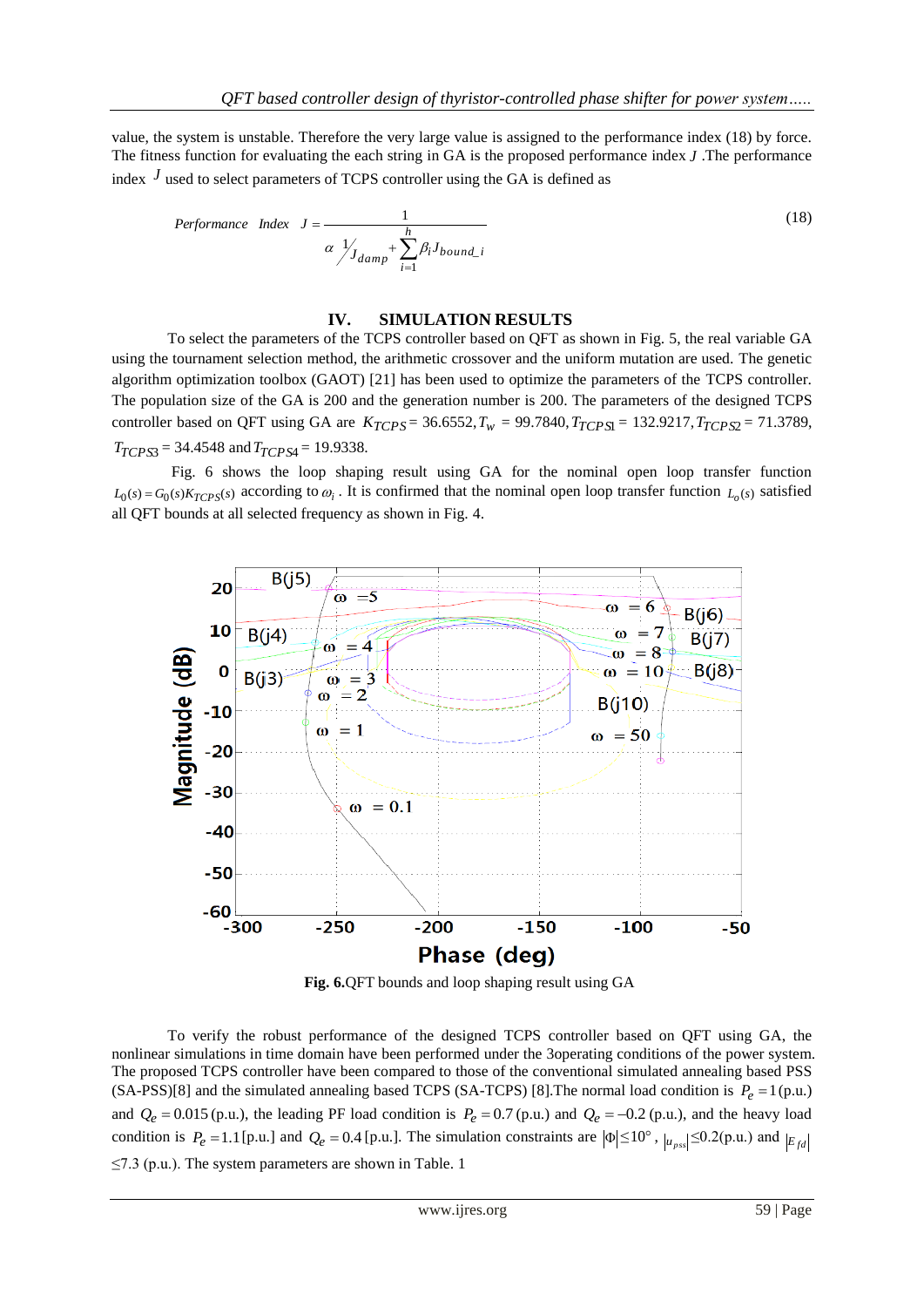| <b>rabic 1.</b> I ower system parameters |                                                                     |  |
|------------------------------------------|---------------------------------------------------------------------|--|
| Generator parameters                     | M=9.26, D=0, $T_{d0}$ =7.76, $x_d$ =0.973, $x_d$ =0.19, $x_a$ =0.55 |  |
| Exciter parameters                       | $K_A$ =50, $T_A$ =0.05                                              |  |
| Line parameters                          | R= $-0.034$ , X= $0.997$ , G= $0.249$ , B= $0.262$                  |  |
| <b>TCPS</b> parameters                   | $K_S = 1$ , $T_S = 0.05$                                            |  |
| Initial conditions                       | $P_{e0}$ =1.0, $Q_{e0}$ =0.015, $V_{t0}$ =1.05                      |  |

**Table 1.** Power system parameters

#### **4.1 Normal load condition**

Table 2 shows the eigenvalues and damping ratio of closed loop with the conventional SA-PSS, SA-TCPS and proposed TCPS respectively. The damping ratio with the proposed TCPS controller is improved in comparison with the conventional SA-PSS controller and the SA-TCPS controller. Fig. 7 shows the simulation results for angular velocity, rotor angle and terminal voltage with the SA-PSS, SA-TCPS and proposed TCPS under normal load in case that a 3-phase short circuit occurs near the infinite bus at 1.0s and is cleared at 1.1s without the power system configuration change. The first swing of angular velocity and rotor angle using the proposed TCPS controller is smaller than that using the conventional SA-PSS and SA-TCPS. The voltage profile is greatly improved with the SA-TCPS and proposed TCPS.

#### **4.2Leading PF load condition**

Fig. 8 shows the simulation results for angular velocity, rotor angle and terminal voltage with the SA-PSS, SA-TCPS and proposed TCPS under leading PF load in case that a 3-phase short circuit occurs near the infinite bus at 1.0s and is cleared at 1.1s without the power system configuration change. The first swing of angular velocity and rotor angle using the proposed TCPS controller is smaller than that using the conventional SA-PSS and SA-TCPS.

## **4.3 Heavy load condition**

Fig. 9 shows the simulation results for angular velocity, rotor angle and terminal voltage with the SA-PSS, SA-TCPS and proposed TCPS under heavy load in case that a 3-phase short circuit occurs near the infinite bus at 1.0s and is cleared at 1.05s without the power system configuration change. The first swing of angular velocity and rotor angle using the proposed TCPS controller is smaller than that using the conventional SA-PSS and SA-TCPS.

|                | Eigenvalues                                                                      | Damping ratio           |
|----------------|----------------------------------------------------------------------------------|-------------------------|
| SA-PSS         | $-0.204, -8.439, -19.155$<br>$-2.776 + 5.042$<br>$-3.521 \pm 6.406$              | 0.482<br>0.482          |
| <b>SA-TCPS</b> | $-18.09, -0.209$<br>$-3.206 + 3.702$<br>$-6.67 \pm 7.625$<br>$-11.171 \pm 0.917$ | 0.655<br>0.658<br>0.997 |
| Proposed TCPS  | $-2.768 \pm i 3.128$<br>$-9.435\pm11.031$<br>$-15.788, -0.05, -0.014$            | 0.663<br>0.650          |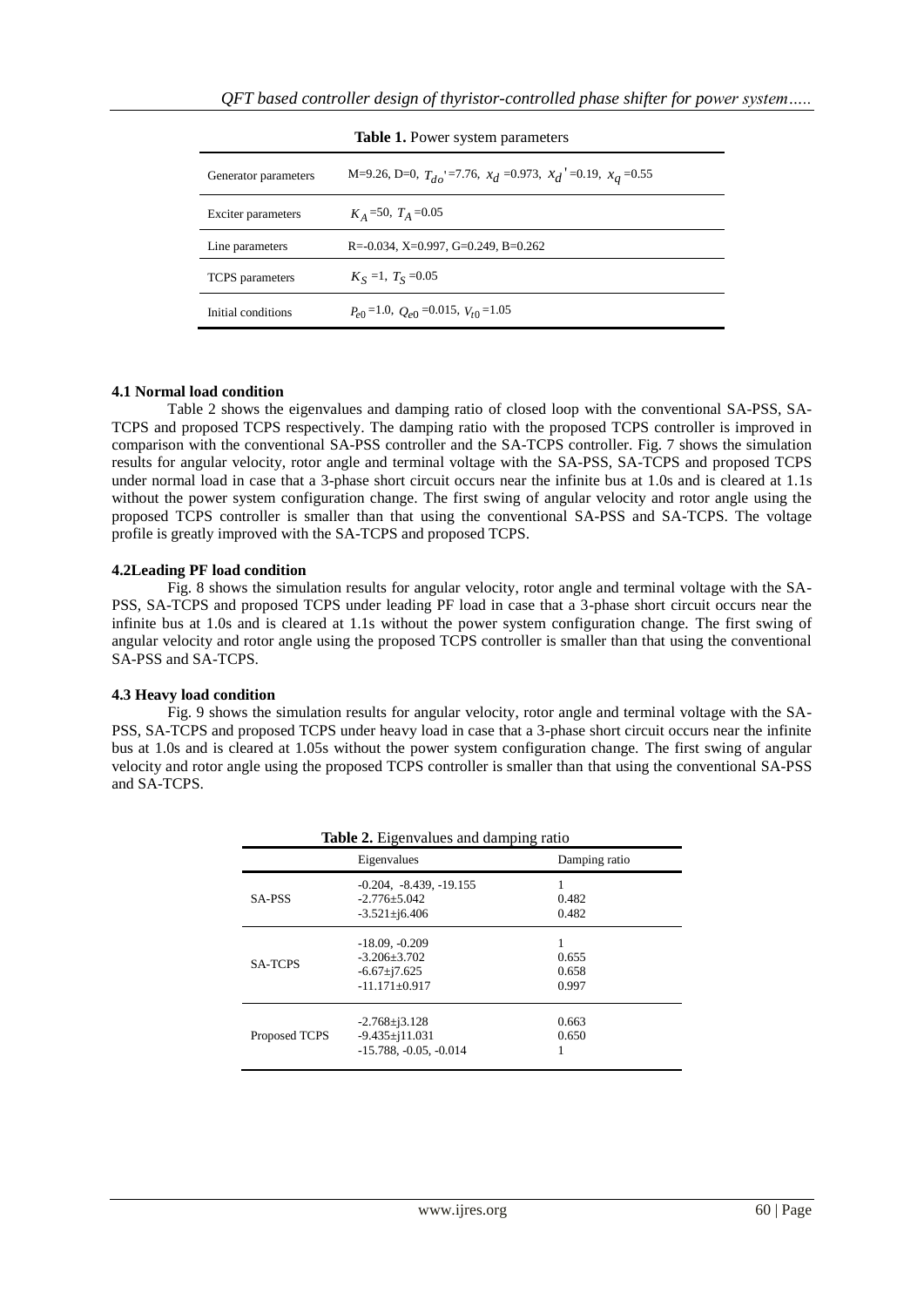

**Fig. 7.** Dynamic responses in case that a 3-phase short circuit occurs near the infinite bus for 0.1s under normal load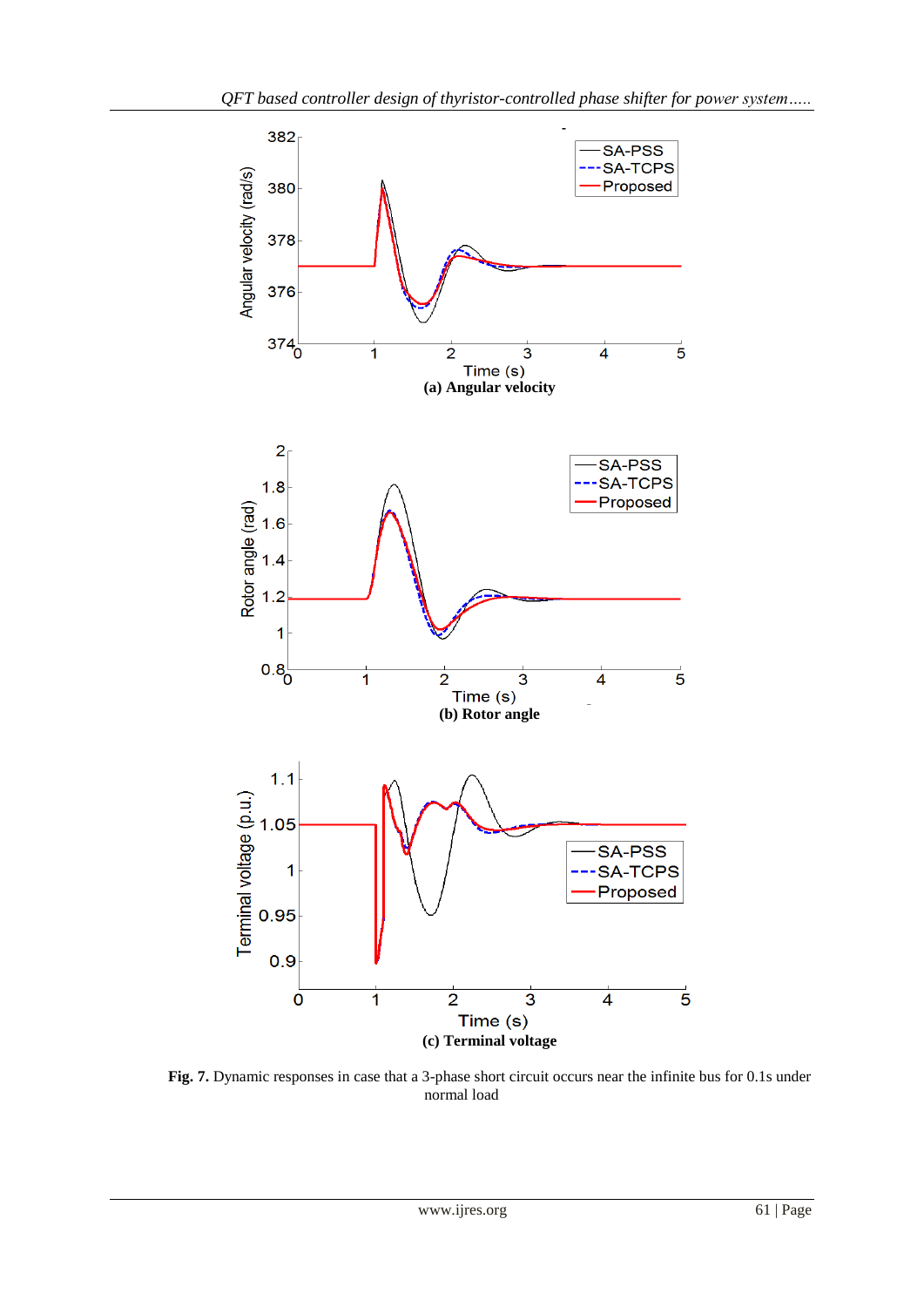

**Fig. 8.** Dynamic responses in case that a 3-phase short circuit occurs near the infinite bus for 0.1s under leading PF load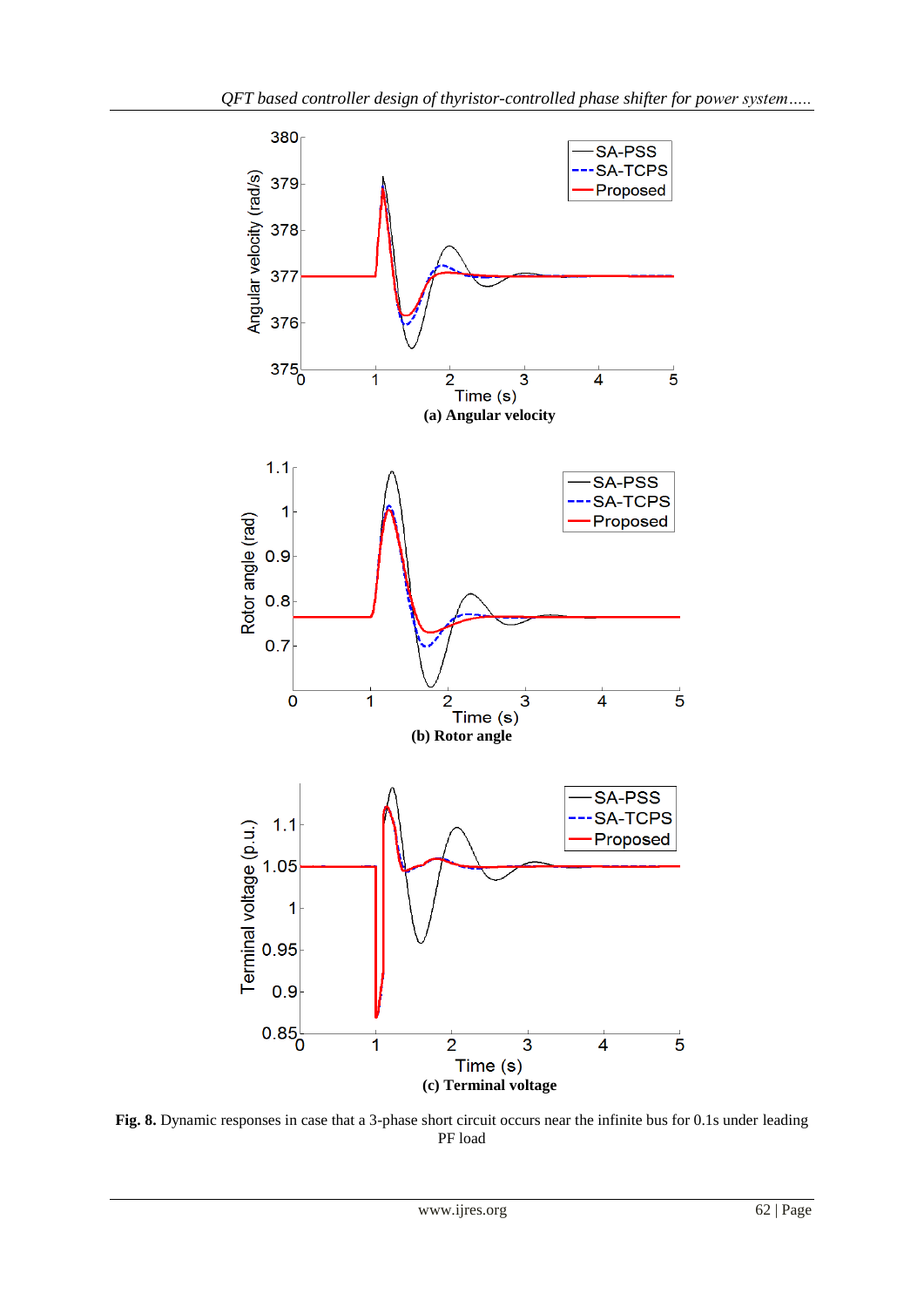

**Fig. 9.** Dynamic responses in case that a 3-phase short circuit occurs near the infinite bus for 0.05s under heavy load